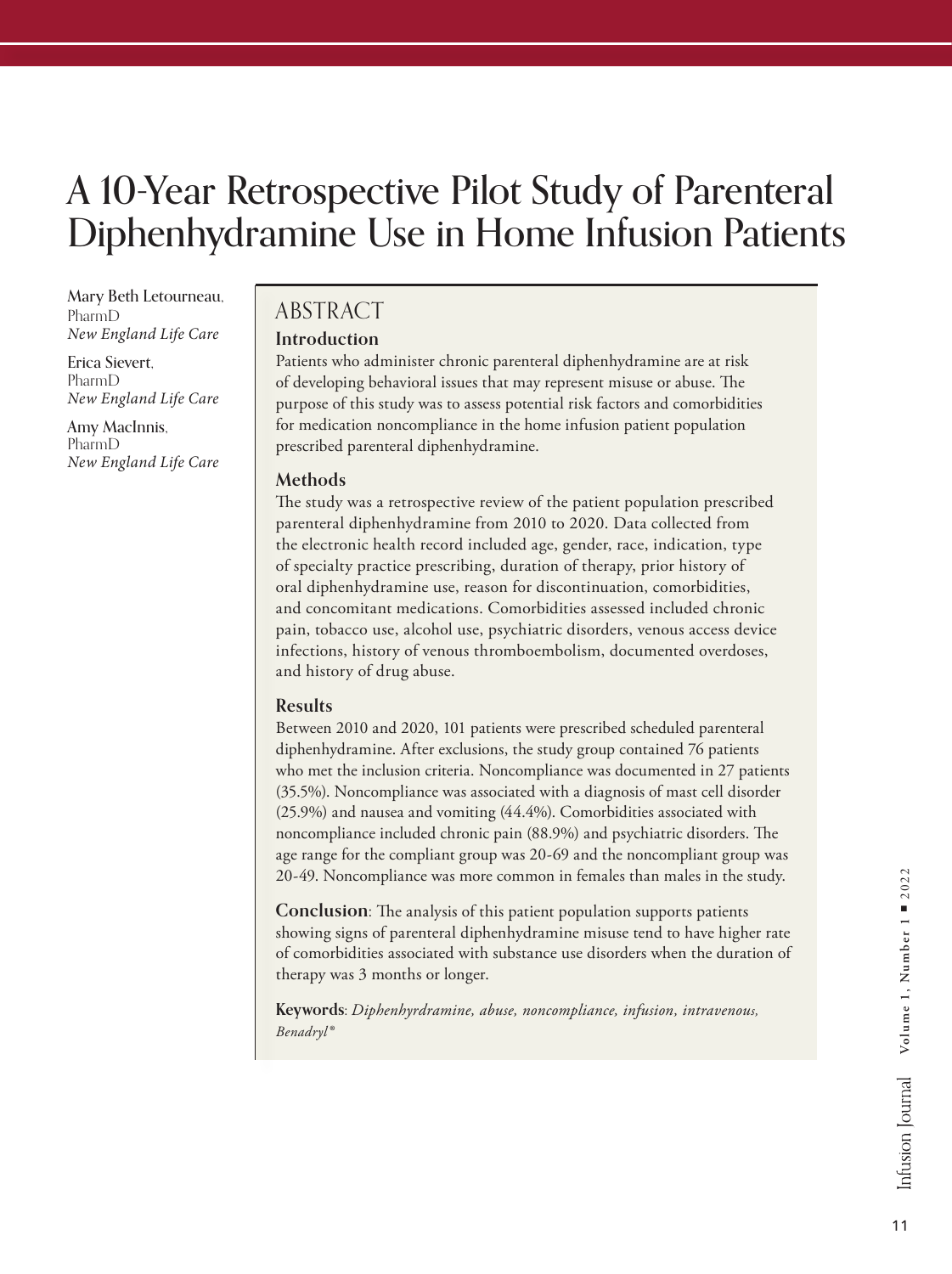# **NHIF**

### Introduction

The abuse of prescription drugs in the United States has reached an epidemic level.<sup>1</sup> In 2012, the National Survey on Drug Use and Health found that more than 16.7 million people (12 years and older) in the U.S. abused prescription drugs and concluded that approximately 2.1 million people met the criteria for a Substance Use Disorder related to prescription drugs. This represented a 250% increase in prescription drug abuse over the previous 20 years.

The Diagnostic and Statistical Manual of Mental Disorders (DSM-5) defines drug abuse as a Substance Use Disorder (SUD) when a patient presents with at least 2 of 11 predefined criteria (see Table 1).<sup>2</sup>

There are many case studies of diphenhydramine abuse and withdrawal in literature searches.<sup>3,4,5</sup> Most case studies involve the abuse of over-the-counter (oral) diphenhydramine. Surveys of pharmacists conducted in Great Britain showed that half or more suspected that diphenhydramine and other sedating antihistamines are subject to misuse.<sup>6,7</sup> There is little clinical information available about the diagnosis, prevention, and treatment of diphenhydramine abuse. In general, patients with a SUD are at a higher risk of being diagnosed with depression, bipolar disorder, anxiety, post-traumatic stress disorder (PTSD), eating disorders, schizophrenia, and attention deficit hyperactivity disorder (ADHD).<sup>8</sup> Risk factors specific to sedativehypnotic prescription drug abuse include white race, female sex, being uninsured, being unemployed, panic symptoms, other psychiatric symptoms, alcohol abuse, or dependence, cigarette use, illicit drug use, and history of intravenous drug use.<sup>9</sup>

Diphenhydramine is an antihistamine with anticholinergic and sedative side effects. It competes with histamine for H1-receptor sites in the gastrointestinal tract, blood vessels, and respiratory tract. Side effects of diphenhydramine include tachycardia, blurred vision, urinary retention, constipation, anorexia, diaphoresis, xerostomia, central nervous system depression, sedation, dizziness, agitation, confusion, and psychosis. The potential for misuse appears to be related to elevating mood, increasing energy levels, and euphoria.3,4 There may also be increases in dopaminergic neurotransmission along pathways that affect the reward system.<sup>3</sup> Patients with schizophrenia or other psychiatric conditions may experience a reversal of secondary negative

#### TABLE 1 DSM-5 diagnostic criteria for Substance Use Disorder (SUD)2

A problematic pattern of use leading to clinically significant impairment or distress is manifested by 2 or more of the following within a 12-month period:

- 1. Often taken in larger amounts or over a longer period than was intended
- 2. A persistent desire or unsuccessful efforts to cut down or control use
- 3. A great deal of time is spent in activities necessary to obtain, use, or recover from the substance's effects
- 4. Craving or a strong desire or urge to use the substance
- 5. Recurrent use resulting in a failure to fulfill major role obligations at work, school, or home
- 6. Continued use despite having persistent or recurrent social or interpersonal problems caused or exacerbated by its effects
- 7. Important social, occupational, or recreational activities are given up or reduced because of use
- 8. Recurrent use in situations in which it is physically hazardous
- 9. Continued use despite knowledge of having a persistent or recurrent physical or psychological problem that is likely to have been caused or exacerbated by the substance
- 10. Tolerance
- 11. Withdrawal

symptoms associated with antipsychotic medications (such as lack of motivation, flattened affect, and social withdrawal) when taking diphenhydramine due to its anticholinergic effects, further enhancing the risk of abuse.<sup>3</sup>

A small subset of patients who are prescribed diphenhydramine infuse the drug parenterally. For patients that require ongoing administration of parenteral (primarily intravenous, IV) diphenhydramine, home infusion companies can provide patients with the medication and supplies needed to infuse in the home setting. Because this applies to a small number of patients, there is a scarcity of information for dosing and managing them. The risk of SUD related to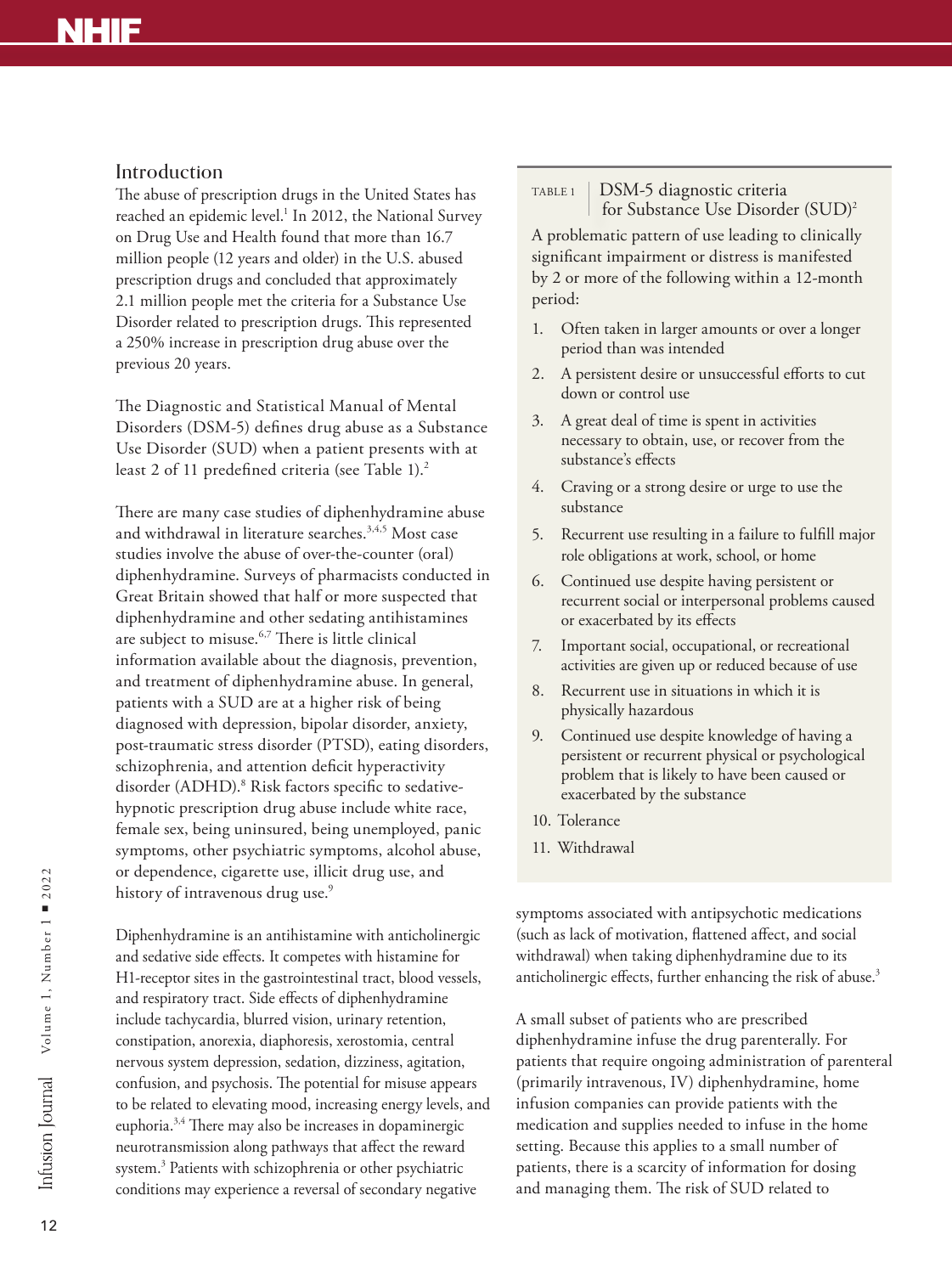diphenhydramine has the potential to be especially problematic in the home infusion population when the IV route is utilized, given that this route results in rapid drug bioavailability and is the most efficient route to produce euphoria for many drugs.

An example of an indication that may require chronic parenteral diphenhydramine treatment is Mast Cell Activation Syndrome (MCAS). MCAS includes a heterogeneous group of disorders characterized by the release of mast cell mediators. The disorders are generally considered incurable. Mast cells contain more than 200 mediators, including histamine and tryptase, which contribute to their immune-related and non-immune functioning.<sup>10</sup> When activated, mast cells release these mediators, which can result in the signs and symptoms of an allergic reaction which are present in many mast cell disorders. First-line therapies for MCAS include avoidance of triggers and treatment of symptoms. Patients who experience anaphylactic reactions may require epinephrine, steroids, and antihistamines to control symptoms.<sup>10</sup>

One study of patients with MCAS found that infusing diphenhydramine continuously at 10-14.5 mg/hr appeared safe and effective, and reduced disease flares.<sup>11</sup> The study was performed in 10 patients with life-threatening MCAS (aged 18-49; 9 were women) who experienced continuous anaphylactoid or severely dysautonomic flares. At baseline they were treated with subcutaneous epinephrine, H2- Blockers, and intermittent diphenhydramine. Baseline dosing of diphenhydramine among patients was 600-800 mg per day in divided doses (an average of 25-33 mg/hr) administered via IV, intramuscular, or oral routes. All were hospitalized for essentially continuous anaphylaxis and were started on continuous diphenhydramine infusion (CDI) while inpatient. CDI was initially started at 5 mg/hr IV. A rescue dose of diphenhydramine 25-50 mg IV was given with each disease flare, along with an increase of CDI by 1-2 mg/hr. One patient stopped CDI due to reaching 17 mg/ hr without effect. Other patients were stabilized on 10-14.5 mg/hr, with a reduction in flare severity and a reduction of flare frequency to 1-4 times per month. Stabilized patients ceased continuous flares within 24 hours and were discharged home on CDI with ambulatory pumps within 48 hours. In the home setting they had diphenhydramine 10-25 mg IV available as needed for flares. Patients were followed for 0.5-21 months with continued reduction in flares (1-4 times per month). The author of the study reported no evidence of tolerance or waning of effect during follow up.<sup>11</sup>

It is the experience of pharmacists at a regional home infusion provider that the patient population is at risk of developing behavioral issues with chronic parenteral diphenhydramine that may represent misuse or abuse. Aside from the MCAS study above, there is little information available to guide clinicians on the optimal dosing of outpatient chronic parenteral diphenhydramine. In addition, there is a lack of clinical information and guidance of the risk factors for and treatment of diphenhydramine abuse. Therefore it was decided to conduct a retrospective analysis of our patient population to determine next steps.

### Purpose

To review the patient population who were prescribed parenteral diphenhydramine from 2010 to 2020 in order to assess potential risk factors or comorbidities associated with noncompliance. To assess the direction of future research in the area of SUD related to chronic parenteral diphenhydramine use.

The purpose of this study was not to diagnose drug abuse or SUD.

### Methods

In the first quarter of 2021, the pharmacists conducted a retrospective review of patients who had been prescribed scheduled parenteral diphenhydramine (predominantly intravenous) from 2010 to 2020. Patients of all ages were included if any doses were dispensed to them during that time period. Patients were excluded if they only received oral diphenhydramine, if diphenhydramine was prescribed as a premedication for an intermittent specialty medication (ex: prior to intermittent infliximab infusions), or if it was dispensed as part of an anaphylaxis kit.

Data collected included age at start of treatment with parenteral diphenhydramine, gender, race, indication, type of specialty practice prescribing, duration of therapy, prior history of taking oral diphenhydramine, and reason for discontinuation. Comorbidities assessed included chronic pain, tobacco use, alcohol abuse, various psychiatric disorders, history of line infections, history of venous thromboembolism, documented overdoses, and history or family history of drug abuse. Concomitant medication drug classes were also assessed.

Because of the retrospective nature of this study and the limited diagnostic information available, few criteria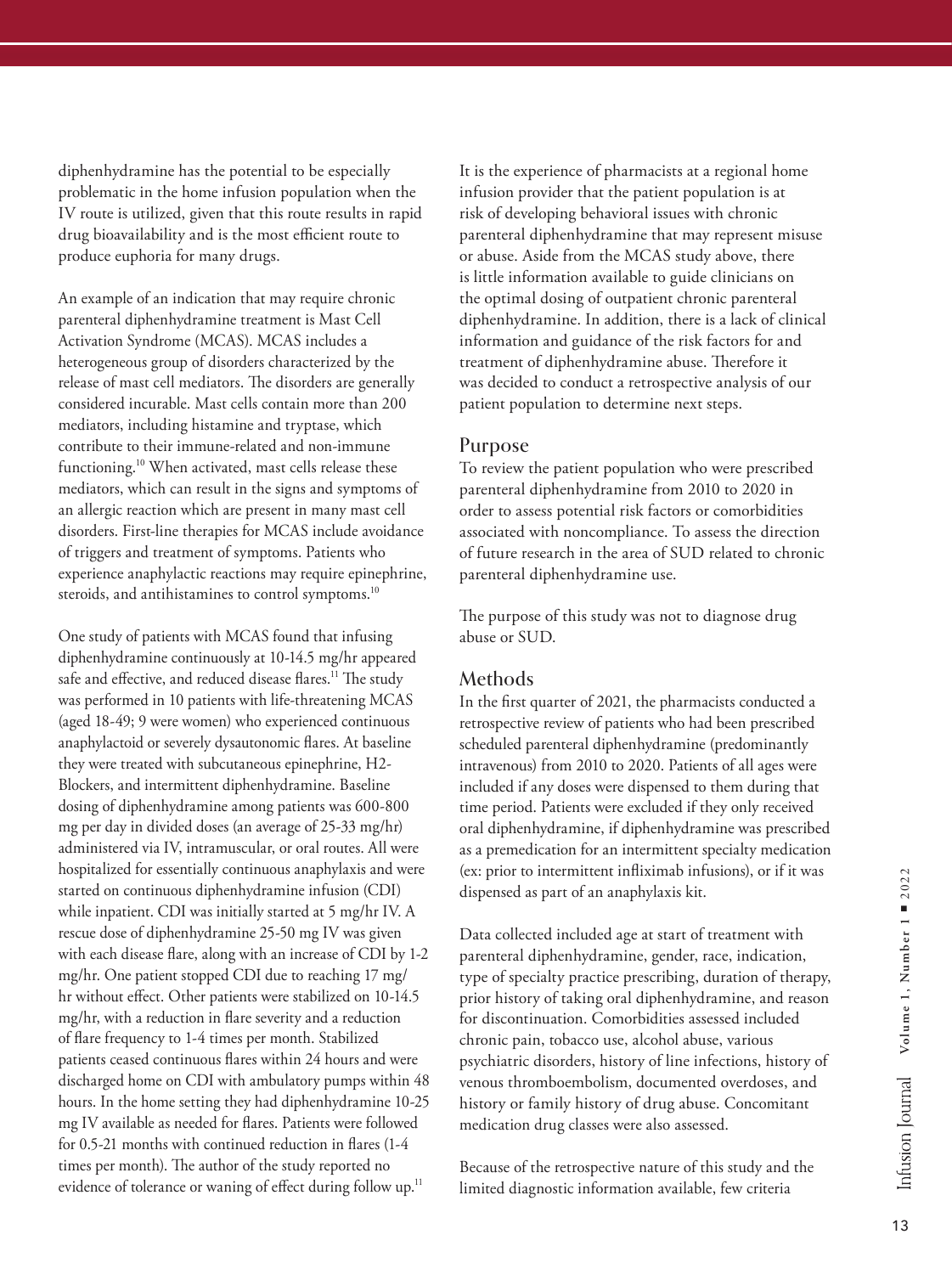# **NHIF**

used in the diagnosis of SUDs could be evaluated (see Table 1).<sup>2</sup> Rather than trying to diagnose abuse or a SUD, the pharmacists collected information about patient noncompliance that indicated misuse for this pilot study.

For the purpose of our study, noncompliance was defined as meeting at least one of the following criteria: documentation in the patient electronic medical record of more than 1 early refill request; the documented intervention of a home infusion clinician related to problems with diphenhydramine therapy; necessity of a compliance contract related to diphenhydramine noncompliance; documentation in an alerts field of noncompliance or early refills; other documentation in the electronic medical record stating the prescriber was aware of noncompliance. For this study, patients will be referred to as "noncompliant" if they met any of the criteria above, and will be labeled as "compliant" if they did not have documentation of noncompliance as above.

#### *Institutional Review Board (IRB) Status*

The research involved secondary data analysis where the data set was deidentified before analysis and recorded in a manner where the resulting data contained no information that could be linked directly or indirectly to the identity of the subjects.

### Results

Between 2010 and 2020, 101 patients were prescribed scheduled parenteral diphenhydramine. After excluding patients as described above, 76 met inclusion criteria (see Table 2). After data collection and analysis, 49 patients (64.5%) were determined to be compliant and 27 (35.5%) patients had documentation of noncompliance. Of the 76 total patients, 58 (76.3%) were female, 17 (22.4%) were male, and 1 (1.3%) was transgender. Of the patients who had documentation of noncompliance, 24 (88.9%) were female and 3 (11.1%) were male. The majority of compliant patients

|                                  | All Patients, n=76 | Compliant, n=49    | Noncompliant, n=27 |
|----------------------------------|--------------------|--------------------|--------------------|
|                                  | $n\left(\%\right)$ | $n\left(\%\right)$ | $n\left(\%\right)$ |
| <b>Total Patients</b>            | 76 (100%)          | 49 (64.5%)         | 27 (35.5%)         |
| Sex                              |                    |                    |                    |
| Male                             | 17 (22.4%)         | 14 (28.6%)         | $3(11.1\%)$        |
| Female                           | 58 (76.3%)         | 34 (69.4%)         | 24 (88.9%)         |
| Transgender (F to M)             | $1(1.3\%)$         | $1(2.0\%)$         | $\overline{0}$     |
| $Age*$                           |                    |                    |                    |
| $0 - 9$                          | $4(5.3\%)$         | $4(8.2\%)$         | $\overline{0}$     |
| $10-19$                          | $3(3.9\%)$         | $3(6.1\%)$         | $\overline{0}$     |
| $20 - 29$                        | 15 (19.7%)         | 8 (16.3%)          | $7(25.9\%)$        |
| 30-39                            | $16(21.1\%)$       | 8 (16.3%)          | 8 (29.6%)          |
| 40-49                            | 17 (22.4%)         | $9(18.4\%)$        | 8 (29.6%)          |
| 50-59                            | 11 (14.5%)         | 8 (16.3%)          | $3(11.1\%)$        |
| $60 - 69$                        | 8 (10.5%)          | $7(14.3\%)$        | $1(3.7\%)$         |
| 70-79                            | $1(1.3\%)$         | $1(2.0\%)$         | $\Omega$           |
| 80-89                            | $\overline{0}$     | $\mathbf{0}$       | $\overline{0}$     |
| 90-99                            | $1(1.3\%)$         | $1(2.0\%)$         | $\overline{0}$     |
| Race                             |                    |                    |                    |
| Native American                  | $1(1.3\%)$         | $\overline{0}$     | $1(3.7\%)$         |
| Black/African American           | $1(1.3\%)$         | $1(2.0\%)$         | $\Omega$           |
| Hispanic or Latino               | $2(2.6\%)$         | $1(2.0\%)$         | $1(3.7\%)$         |
| White (Non-Hispanic, Non-Latino) | 64 (84.2%)         | 40 (81.6%)         | 24 (88.9%)         |
| Unknown                          | 8 (10.5%)          | $7(14.3\%)$        | $1(3.7\%)$         |

TABLE 2 | Patient Demographics

\*Age at start of treatment with parenteral diphenhydramine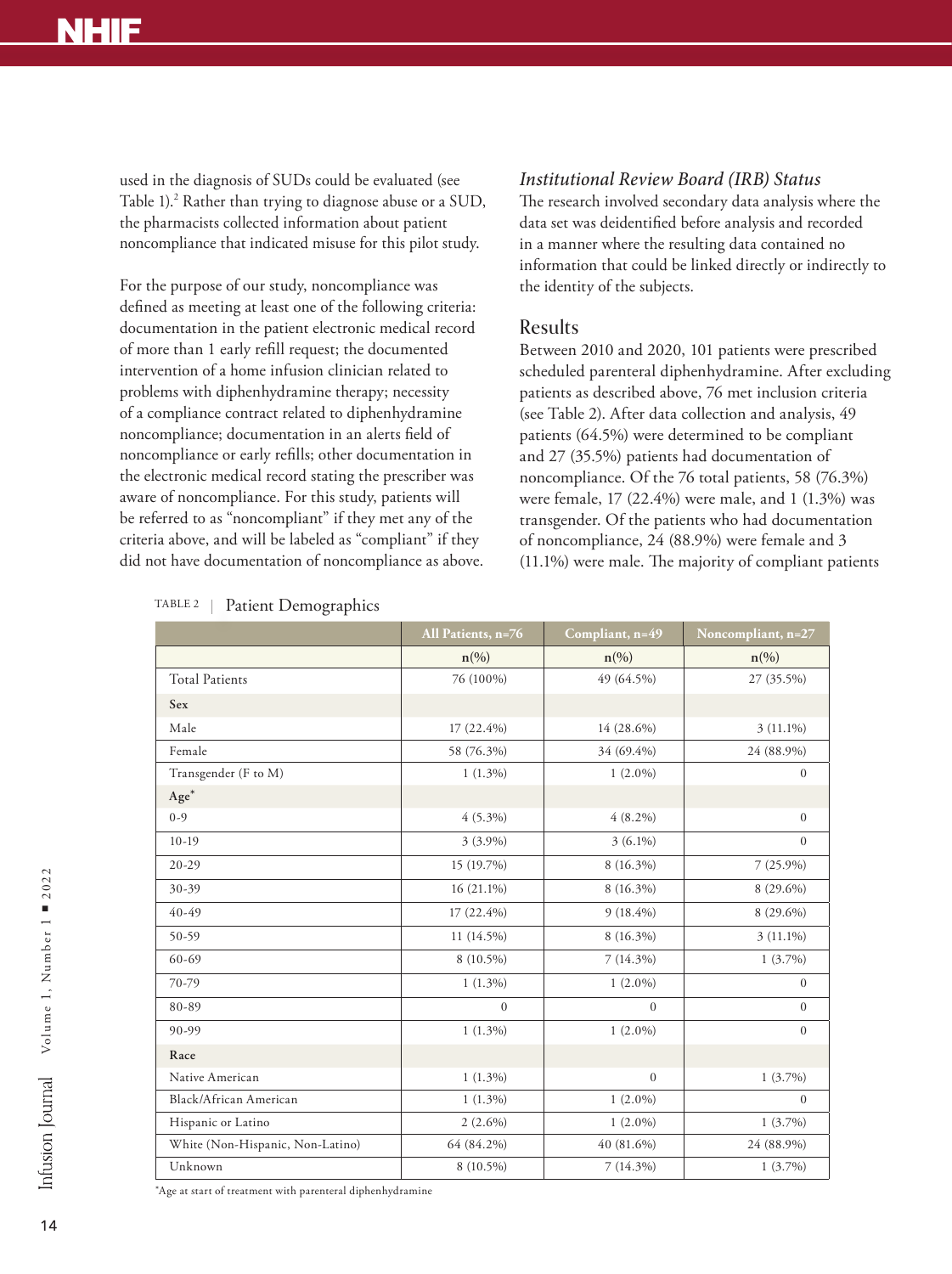

#### TABLE 3 | Indication for Parenteral Diphenhydramine Therapy

|                                                      | <b>All Patients,</b><br>$n = 76$ | Compliant,<br>$n = 49$ | Noncompliant,<br>$n = 27$ |
|------------------------------------------------------|----------------------------------|------------------------|---------------------------|
| Abdominal pain, n (%)                                | $1(1.3\%)$                       | $\Omega$               | $1(3.7\%)$                |
| Anti-infective<br>premedication, n (%)               | 27 (35.5%)                       | 23<br>$(46.9\%)$       | $4(14.8\%)$               |
| End of Life Care and<br>Comfort, $n$ $(\%)$          | 8 (10.5%)                        | $7(14.3\%)$            | $1(3.7\%)$                |
| Idiosyncratic<br>anaphylactoid<br>events, $n$ $(\%)$ | $1(1.3\%)$                       | $\theta$               | $1(3.7\%)$                |
| Itching, $n$ $(\%)$                                  | $2(2.6\%)$                       | $2(4.1\%)$             | $\Omega$                  |
| Mast Cell Disorder, n (%)                            | $9(11.8\%)$                      | $2(4.1\%)$             | $7(25.9\%)$               |
| Nausea/vomiting<br>$(+/-$ itching), n $(\%)$         | 27 (35.5%)                       | 15<br>$(30.6\%)$       | 12 (44.4%)                |
| Rash, n (%)                                          | $1(1.3\%)$                       | $\theta$               | $1(3.7\%)$                |

had an indication of anti-infective premedication vs. noncompliant patients ( $[n=23, 46.9\%]$  vs.  $[n=4, 14.8\%]$ ). A higher percentage of noncompliant patients vs. compliant patients had an indication of mast cell disorder  $([n=7, 25.9\%]$  vs.  $[n=2, 4.1\%]$  and nausea/vomiting  $([n=12, 44.4\%]$  vs.  $[n=15, 30.6\%]$ .

The most common indications for parenteral diphenhydramine therapy for all patients were antiinfective premedication and nausea/vomiting (see Table 3). A higher percentage of compliant patients

fell into a wide range of age groups from age 20 to 69, while noncompliant patients were mostly concentrated between the ages of 20 and 49 (see Figure 1). Given the small numbers of patients who were non-white, we were

> When analyzing comorbidities (see Table 4), noncompliant patients tended to have chronic pain more frequently than compliant patients ([n=24,

|                               | All Patients, n=76 | Compliant, n=49   | Noncompliant, n=27 |
|-------------------------------|--------------------|-------------------|--------------------|
|                               | $n\frac{(\%)}{7}$  | $n\frac{(\%)}{7}$ | $n\frac{(\%)}{7}$  |
| Chronic Pain                  | 50 (65.8%)         | 26 (53.1%)        | 24 (88.9%)         |
| Tobacco Use (Past or Present) | 18 (23.7%)         | $11(22.4\%)$      | $7(25.9\%)$        |
| Alcohol Abuse                 | $3(3.9\%)$         | $2(4.1\%)$        | $1(3.7\%)$         |
| Anxiety                       | 30 (39.5%)         | 15 (30.6%)        | 15 (55.6%)         |
| Depression                    | 33 (43.4%)         | 17 (34.7%)        | $16(59.3\%)$       |
| <b>Bipolar Disorder</b>       | $4(5.3\%)$         | $3(6.1\%)$        | $1(3.7\%)$         |
| <b>ADHD</b>                   | $6(7.9\%)$         | $2(4.1\%)$        | $4(14.8\%)$        |
| <b>Eating Disorder</b>        | $3(3.9\%)$         | $1(2.0\%)$        | $2(7.4\%)$         |
| <b>PTSD</b>                   | $9(11.8\%)$        | $4(8.2\%)$        | 5(18.5%)           |
| Schizophrenia                 | $2(2.6\%)$         | $1(2.0\%)$        | $1(3.7\%)$         |
| History Line Infections       | $10(13.2\%)$       | $3(6.1\%)$        | $7(25.9\%)$        |
| History VTE                   | 29 (38.2%)         | 16 (32.7%)        | $12(44.4\%)$       |
| Documented Overdoses          | $1(1.3\%)$         | $1(2.0\%)$        | $\Omega$           |
| History of Drug Abuse*        | $4(5.3\%)$         | $2(4.1\%)$        | $2(7.4\%)$         |

ADHD = Attention Deficit Hyperactivity Disorder, PTSD = Post-traumatic Stress Disorder, VTE = Venous Thromboembolism \*History of Drug Abuse = self-history or family history

† Patients may have more than 1 comorbidity

### TABLE 4 Comorbidities

unable to assess trends based on race.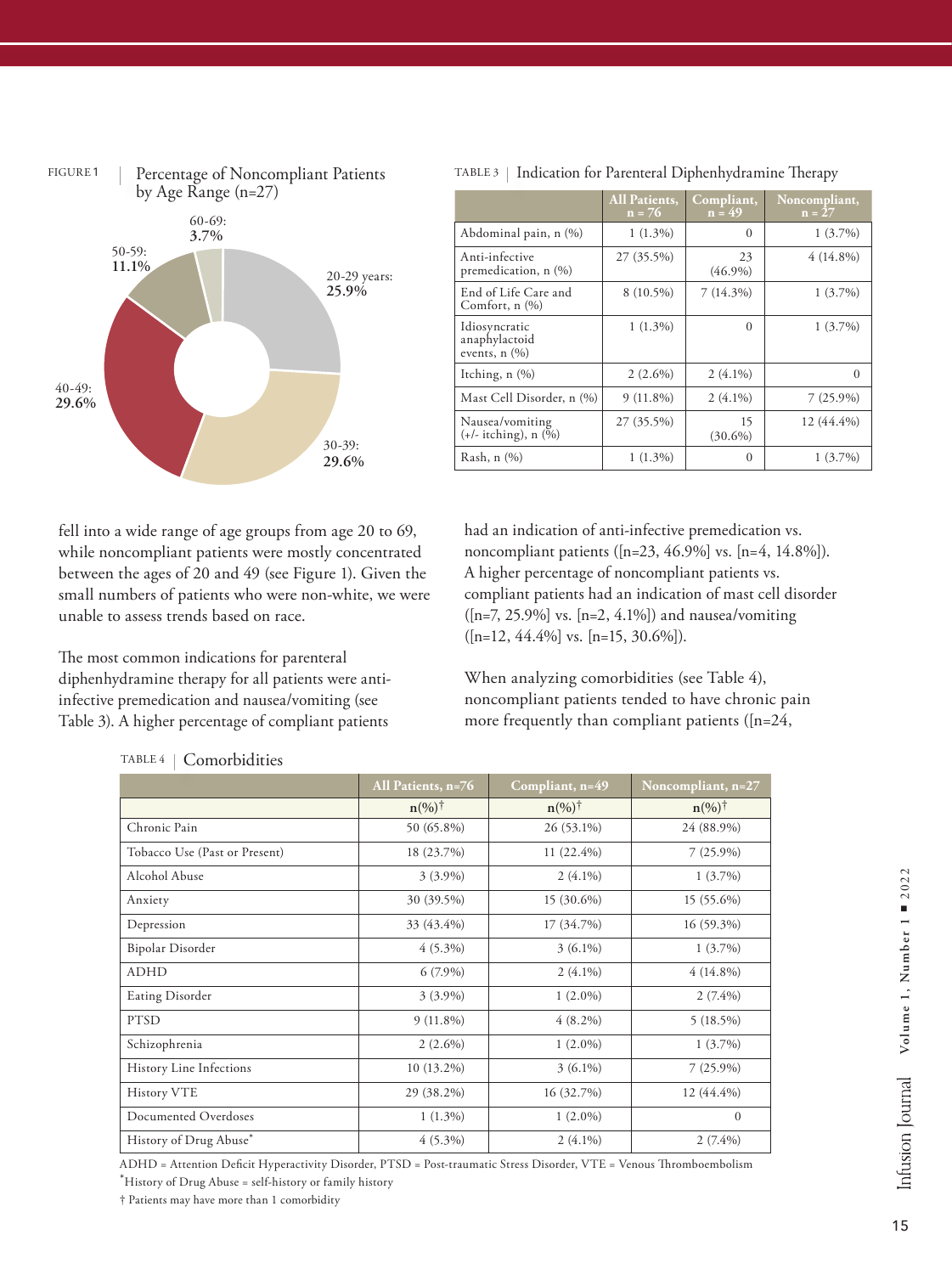# **NHIF**



\* clonidine, divalproex, lamotrigine, lisdexamfetamine, and topiramate

88.9%] vs. [n=26, 53.1%]). Noncompliant patients had higher rates of psychiatric disorders except for bipolar disorder ([n=1, 3.7% for noncompliant] vs. [n=3, 6.1% for compliant]). Noncompliant patients had rates of anxiety and depression that were more than 20% higher than compliant patients ([n=15, 55.6%] vs. [n=15, 30.6%] for anxiety, and [n=16, 59.3%] vs. [n=17, 34.7%] for depression). A history of PTSD was identified in 18.5% (n=5) of noncompliant patients vs. 8.2% (n=4) of compliant patients. Noncompliant patients tended to have higher rates of history of venous thromboembolism (VTE) compared to compliant patients ([n=12, 44.4%] vs. [n=16, 32.7%]). There was a history of line infections in 25.9% (n=7) of noncompliant patients, compared to 6.1% (n=3) of compliant patients. Due to low incidences, it was not feasible to see trends in documented overdoses or history of drug abuse.

Patients were evaluated for the concomitant use of opiates, benzodiazepines, antidepressants, antipsychotics, and other mood stabilizers during parenteral diphenhydramine therapy (see Figure 2). The difference in prescribing of opiates for noncompliant vs. compliant patients was 35.5% ([n=25, 92.6%] vs. [n=28, 57.1%]), for benzodiazepines 34.9% ([n=21, 77.8%] vs. [n=21, 42.9%]), and for antidepressants 26.3% ([n=17, 63.0%] vs. [n=18, 36.7%]). Despite literature stating that patients taking antipsychotics may have an increased risk of diphenhydramine abuse due to the reversal of symptoms associated with antipsychotic medications, our patient population showed a decreased rate of antipsychotic use in noncompliant patients; this may be confounded by the small patient population studied (compliant [n=11, 22.4%], noncompliant [n=4, 14.8%]).<sup>2</sup> Patients were additionally evaluated for taking medications associated with SUD, such as buprenorphine, naloxone, and buprenorphine/ naloxone. It was not feasible to assess differences in the use of these medications in this patient population due to low numbers (2 compliant patients, 2 noncompliant patients), and the concern that this information may not be useful due to prescribing practices in some specialties such as the practice of prescribing naloxone to patients taking opiates regardless of assessed risk of overdose.

There appears to be a strong correlation between duration of parenteral diphenhydramine therapy and compliance, as defined in this study (see Table 5). The majority of compliant patients had a duration of therapy of less than 2 weeks (n=20, 40.8%), while the majority of noncompliant patients were on parenteral diphenhydramine for greater than 3 months (n=23, 85.2%).

TABLE 5 Duration of Parenteral Diphenhydramine Therapy

|                    | All Patients, n=76 | Compliant, n=49 | Noncompliant, $n=27$ |
|--------------------|--------------------|-----------------|----------------------|
|                    | $n\binom{0}{0}$    | $n\binom{0}{0}$ | $n\binom{0}{0}$      |
| < 2 weeks          | 21 (27.6%)         | 20 (40.8%)      | $1(3.7\%)$           |
| 2 weeks to 1 month | $10(13.2\%)$       | $9(18.4\%)$     | $1(3.7\%)$           |
| $1 - 2$ months     | $3(3.9\%)$         | $3(6.1\%)$      | $\Omega$             |
| $2 - 3$ months     | $5(6.6\%)$         | $3(6.1\%)$      | $2(7.4\%)$           |
| $> 3$ months       | 37 (48.7%)         | 14 (28.6%)      | 23 (85.2%)           |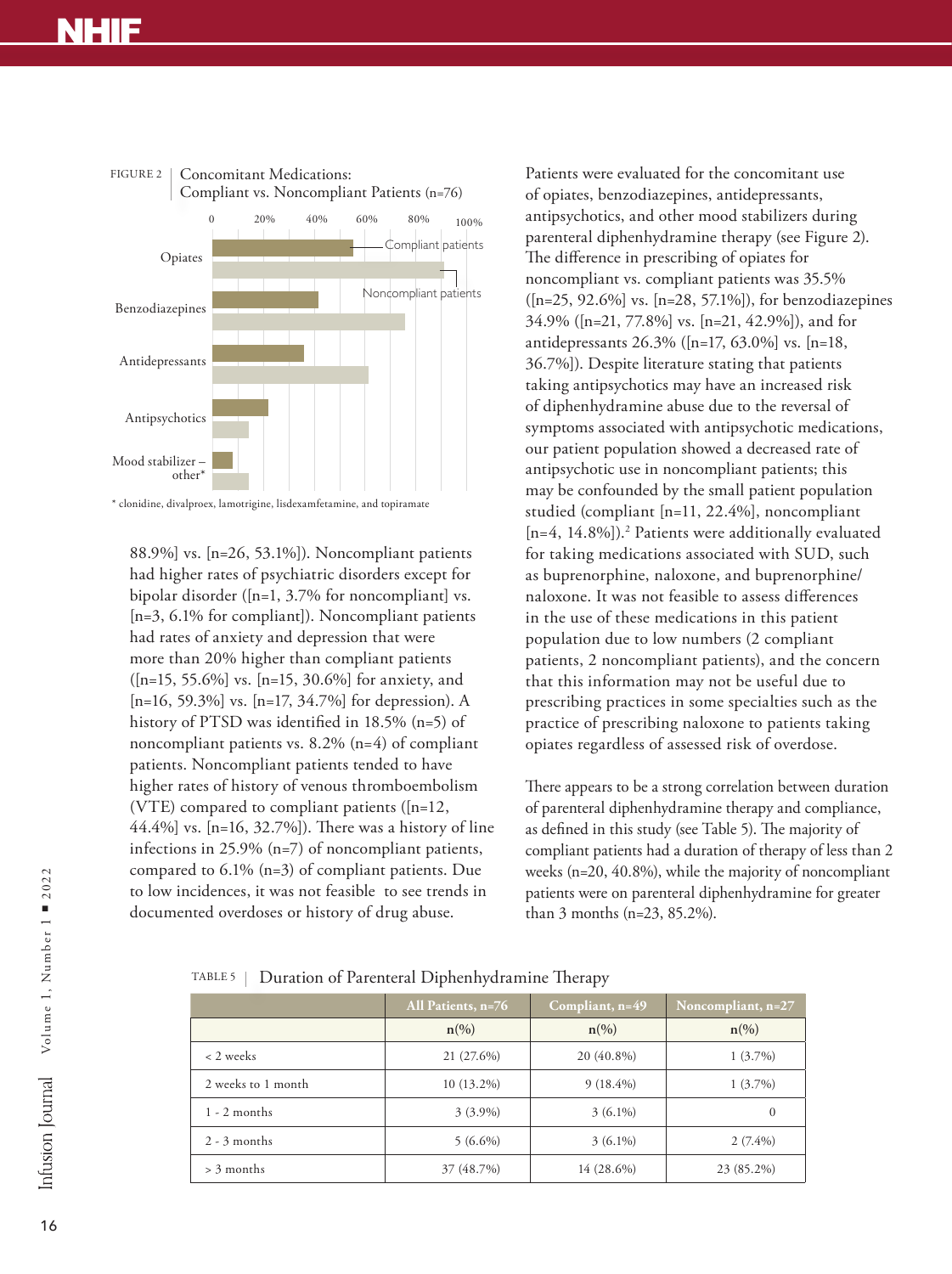### **Discussion**

The results of this study reveal trends in the patient population, but based on the small sample size, significance differences can not be calculated. Furthermore, the correlations presented do not prove causation. Without further analysis and formal diagnosis, it is not possible to determine whether the noncompliance seen in these patients represents a SUD, or if the patients are exhibiting drug seeking behavior due to inadequate treatment of their underlying disease.

Unfortunately, there are no guidelines for the management of patients prescribed chronic diphenhydramine therapy. Other drug therapies, such as opiates, have guidelines available to direct prescribers on baseline patient evaluations (including benefit-to-harm analysis), obtaining informed consent (including education about goals, expectations, risks and alternatives), guidance on dosing and titration, patient monitoring, protocols for patients with history of drug abuse or psychiatric issues, managing adverse events, potential adjunctive therapies, driving and work safety, implications in pregnancy, the need for an identified managing provider, and guidance on when a specialist consult is needed.12 General practices to reduce the risk of drug misuse include starting with the lowest possible dose, titrating doses slowly, and limiting the duration of therapy if possible. Early refills should be avoided.12

Despite having risk factors for SUD, some patients require treatment with medications that have abuse potential. Treatment with diphenhydramine is often necessary for the treatment of intractable vomiting or mast cell disorders. Guidelines are needed to direct clinicians on how to best manage these patients.

Limitations of this study include a small patient population and limited clinical documentation. Because of the lack of understanding about the potential for the misuse of parenteral diphenhydramine, these patients were not evaluated for diphenhydramine-related SUD by their providers in almost all cases. The retrospective nature of this study excluded patient interviews or requests for additional documentation from referring providers. The authors of this study acknowledge that based on the established definitions of compliant and noncompliant and the clinical information available, it cannot be concluded that noncompliant patients misused or abused diphenhydramine therapy.

### **Conclusions**

The analysis of this patient population supports that patients showing signs of parenteral diphenhydramine misuse tend to have higher rates of many of the comorbidities associated with SUD (depression, anxiety, PTSD, eating disorders, schizophrenia, and ADHD).8 They also had higher rates of multiple risk factors for sedative-hypnotic prescription drug abuse (especially female sex and psychiatric symptoms).9 In addition, patients tended to be younger adults (aged 20 to 49); they had higher rates of chronic pain; and they had higher rates of line infections. Medication assessment revealed higher rates of opiate, benzodiazepine, and antidepressant use. The most common indications for parenteral diphenhydramine in this patient subset were mast cell disorders and nausea/vomiting, and the duration of therapy was greater than 3 months in most cases.

Further research and guidance regarding chronic parenteral diphenhydramine use in the home setting is needed. Research and guidance should include analysis of larger patient populations, risk factors for diphenhydramine misuse, benefit-to-harm analysis, optimal dosing and titration, patient monitoring, protocols for patients at risk of diphenhydramine abuse, management of adverse events, and potential alternative and adjunctive therapies. In the meantime, patients requiring chronic parenteral diphenhydramine should be maintained at the lowest possible dose, and the selection of method of administration should include considerations of abuse potential. Pharmacists and patient providers should work collaboratively to optimize treatment regimens in these patients to prevent the misuse or abuse of diphenhydramine.